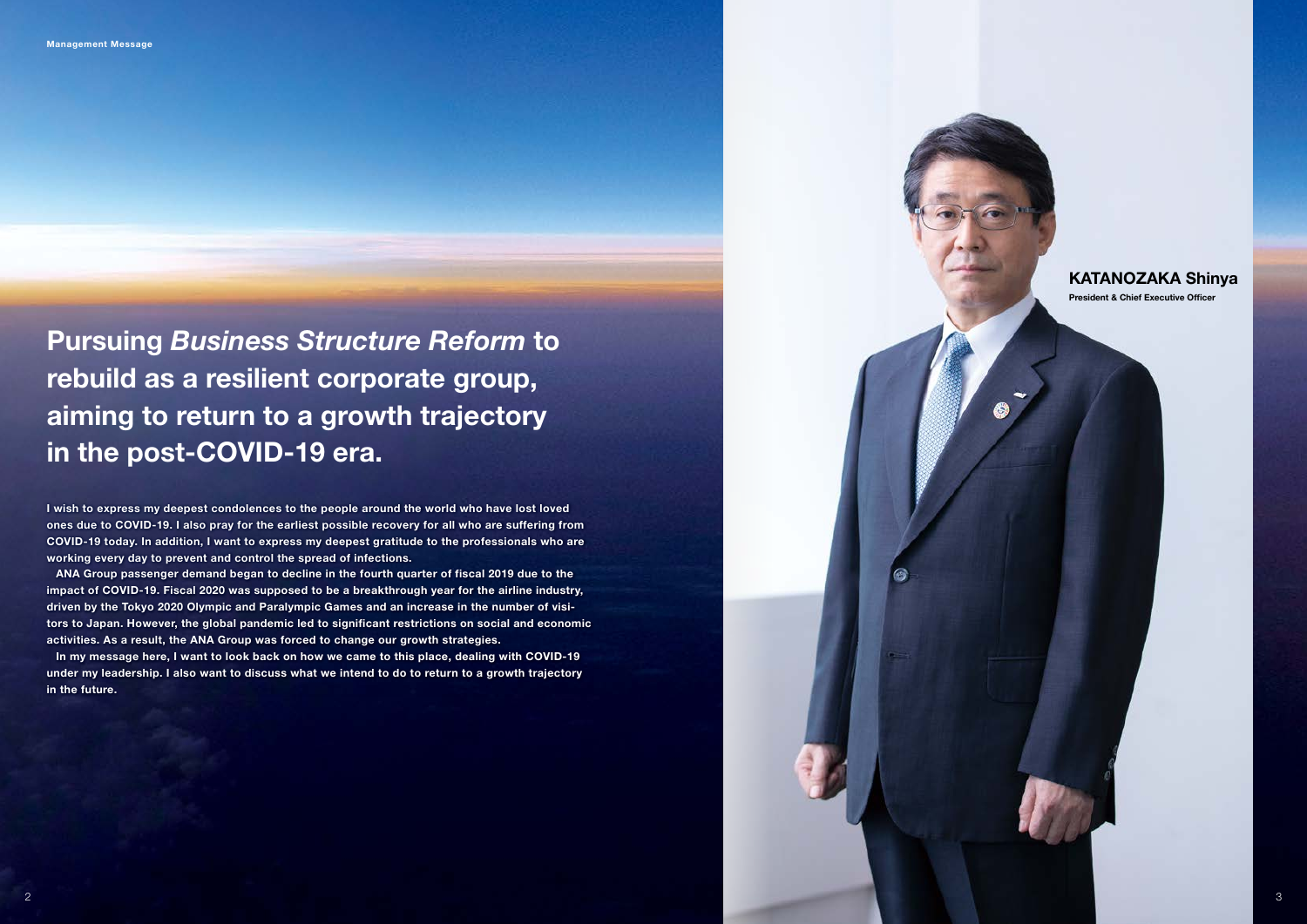In January 2020, China experienced a sharp increase in the number of people infected with COVID-19. This spread of infection began to affect cross-border traffic gradually, and in the second half of January, the ANA Group began seeing an impact on passenger numbers for international flights. In April, Japan declared a first state of emergency, and the number of passengers on domestic routes declined immediately.

Our first act in response was to secure cash on hand. We procured bank loans of approximately ¥530 billion in total during the first half of the fiscal year, establishing a foundation to continue our business in a stable manner. Next, we declared our position on protecting employee health and jobs, putting into place a complete program to deal with COVID-19. Our employees are responsible for ensuring safety. To ease employee concerns and distractions of COVID-19 or news of mass layoffs among overseas airlines, we adopted measures with employees and all ANA Group stakeholders in mind.

In terms of aircraft operations, we expanded cargo flight capacity significantly to meet the demand for medical product and personal protective equipment (PPE) transportation. We adopted the *ANA Care Promise*, outlining our new initiatives to ensure hygiene for passengers and employees. In this way and more, we implemented numerous measures in parallel, all while monitoring domestic and international socioeconomic trends. We approached this process from the perspective of consistent, comprehensive risk management. Rather than relying on wishful thinking, we prepared multiple options in advance, implemented necessary measures proactively, while anticipating the changing tides of the situation.

Despite the best efforts of our entire group, passenger demand remained sluggish due to the impact of immigration restrictions in various countries and the multiple declarations of a state of emergency in Japan. These factors combined to create a net loss in excess of ¥400 billion for fiscal 2020. Nevertheless, our efforts, including groupwide cost reductions of ¥590 billion, allowed us to narrow net loss by more than ¥100 billion compared to the full-year forecast we published on October 27, 2020.

We have also taken measures that will lead to a return to growth in the future.

The first measure was *Business Structure Reform*, which we formulated at the end of October 2020. The pursuit of a group airline model is one of the main topics in our Air Transportation Business. Here, we intend to change our service model for post-COVID-19 demand characteristics and customer needs. We will also continue to restructure the group business portfolio across our entire group. Reducing resources (aircraft, human resources) is an essential component to achieve this restructuring, and we completed resource reduction measures by the end of fiscal 2020. We created a plan to return to profitability in fiscal 2021, engaging in cost reduction measures mainly dealing with fixed costs.

The second measure was to strengthen our financial foundation. During the second half of fiscal 2020, we executed a subordinated loan and a public offering of new shares to secure financial flexibility in terms of both liquidity on hand and capital. In this way, we created a management environment allowing us to focus on our pursuit of *Business Structure Reform*. We plan to use the funds raised through the public offering to fund investments in aircraft required over the medium term to maintain and improve our global competitive advantage.

#### **P.25** Initiatives to Overcome the COVID-19 Pandemic

The third measure was our 2050 Environmental Targets and 2030 Environmental Targets, which we published in April 2021. As many other organizations are responding to global climate change, the ANA Group has decided to strengthen our own measures toward decarbonization. We intend to resolve social issues from a global and long-term perspective in the post-COVID-19 era, and beyond.

#### **P.51** Environmental Goals and Targets

Today, we live in a time in which the only corporations that will survive are the ones that are agile in responding to changes in the external environment. We saw these challenges as a perfect opportunity to make changes, and we implemented management decisions ranging far beyond the COVID-19 pandemic.

5

The ANA Group has faced many crises throughout our history. Numerous crises in the 21st century alone include the terrorist attacks on the United States in 2001, the Iraq War in 2003, SARS in 2003, the Lehman Shock in 2008, and the Great East Japan Earthquake in 2011. We have also faced technical problems with the Boeing 787, the ANA flagship aircraft, including battery problems in 2012, and engine component issues in 2018. But we have overcome these problems through various structural reforms.

*Turning a crisis into an opportunity* is a common expression. But it is easier said than done. Over the years, ANA Group management has established a track record of implementing reforms in the face of challenging situations. These reforms have led to the growth of future generations, defining a clear vision of where we aimed to be as a company once we overcame the issue at hand. For example, fiscal 2003 passenger demand was very slow due to the Iraq War and SARS. At the same time, we felt the impact of integration at our domestic competitors. We fought our way back to profitability by reorganizing our international flight network and by accelerating cost reduction measures. We resumed dividend payments for the first time in seven years,



as we stated in our initial plan for the fiscal year. During the recovery from the Lehman Shock, we implemented Cost Reduction Initiatives over a six-year period beginning in fiscal 2011. As a result, we controlled the increase in expenses by a total of ¥138 billion. We improved cost competitiveness and pursued growth strategies focused on our international business, generating consolidated operating income of ¥165 billion for fiscal 2017 and 2018.

Established as the first private airline in 1952, the ANA Group has overcome numerous crises in our 69 years of airline business. Our culture of pulling together to overcome challenges has been handed down to us from our predecessors, and this spirit is instilled in the hearts of every employee as part of the ANA Group DNA. The section in this report on page 10, *A Philosophy Inherited from Our Founder*, describes our focus and our mission during the COVID-19 pandemic. As the world undergoes major changes, we must come back even stronger. We are currently executing our *Business Structure Reform*, and we intend to overcome these challenges, while responding agilely to the changes in customer needs and social issues.

# The ANA Group History of Overcoming Challenges

#### P.24 Overview of *Business Structure Reform* and Fiscal 2021 Plan

# The Impact of COVID-19 on Our Businesses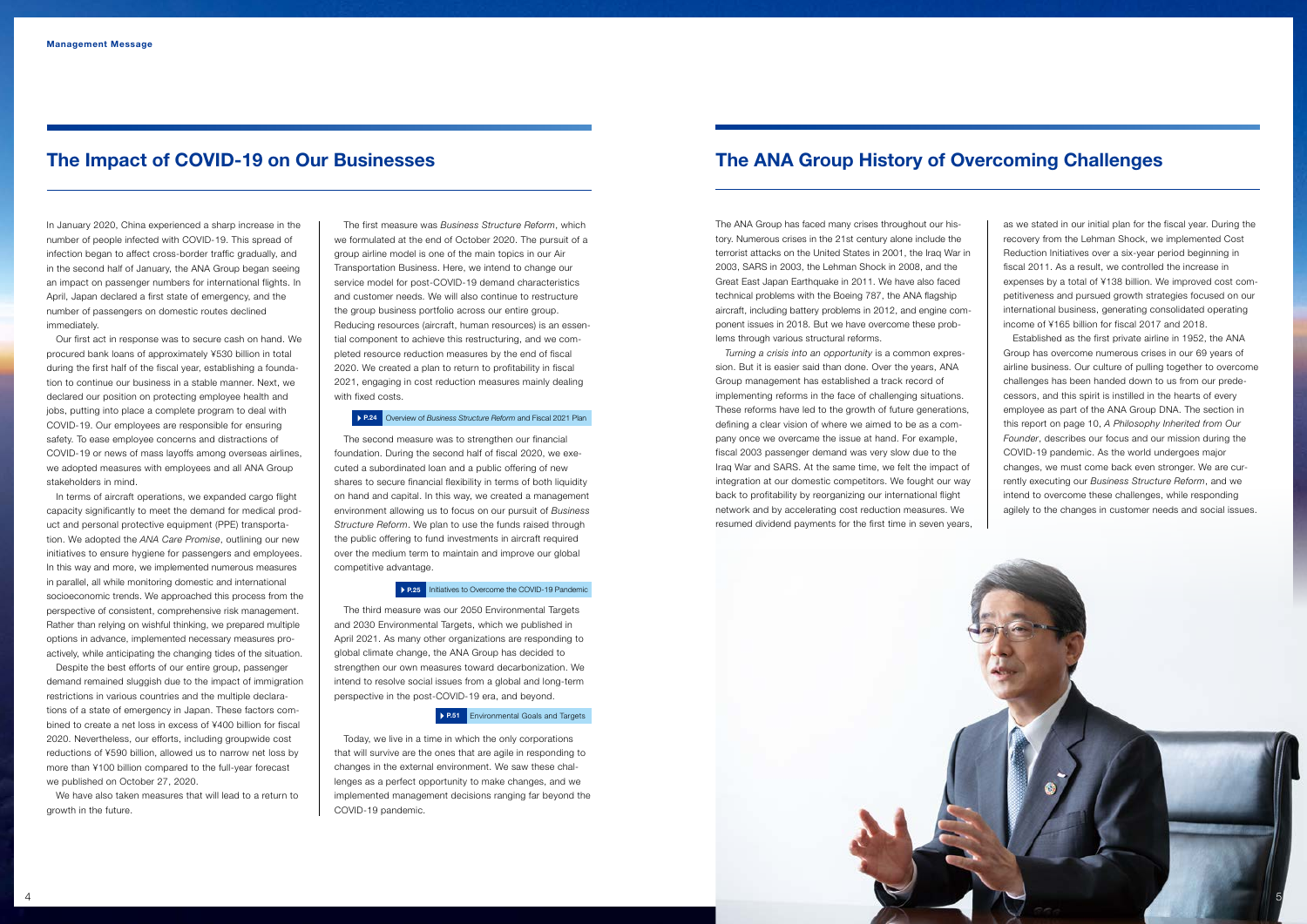

We will continue to change in response to the changing needs of our customers and social issues. At the same time, however, there are some things that we must never change. Things that underpin our management foundation and that we must protect for the future. I am talking about *Safety* and *Human Resources*.

Safety is our promise to the public and is the foundation of our business. As an airline group, and as critical social infrastructure, safety is absolutely essential. We place the highest priority on safety, even as times change. The ANA Group engages in a culture of safety at all times, including a culture of reporting, a culture of fairness, a culture of flexibility, and a culture of learning. We will spare no investment in handing down this culture of safety to the next generation.

For example, we include details of past incidents of aircraft accidents, hijackings, and other unsettling events in our regular internal education and training programs at different employee ranks. This year marks the 50th anniversary of the Shizukuishi accident that occurred on July 30, 1971. We conduct various educational activities to keep the memory of this accident alive in our company. One example is an exhibit of aircraft parts and passenger seats that were deformed as a result of the incident. Another is having employees read the memoirs and messages

of bereaved families. Employees discuss how to prevent accidents and incidents, which raises our awareness of safety. As we build an atmosphere of mutual trust and support across different roles within the group, we are more able to embody safe behavior. As the impact of COVID-19 continued throughout fiscal 2020, we are devising and implementing ways for trainees to participate more proactively. This includes groupwide online training programs. On July 30 of this year, the ANA Group observed a moment of silence and renewed our commitment to safety. But a culture of safety is not built overnight. We will continue our diligent efforts, together with our employees.

Our pursuit of safety is not limited to aircraft operations, but extends to numerous other fields such as food safety and information security. Positioning hygiene as a new value reflects the importance of offering peace of mind to our passengers and customers. And we intend to feature hygiene as a new component of service quality in the post-COVID-19 era as quickly as possible. We will also work with related parties to introduce new operating practices, including digital proof of vaccination, to create an environment in which every passenger can travel between Japan and overseas with peace of mind.

## What We Must Protect for the Future

Some industries in the world have grown steadily, even during the COVID-19 pandemic. The IT industry, telecommunications, pharmaceuticals, biotechnology, home delivery, and e-commerce are such examples. These industries are experiencing an expansion in business domains adapted to changing customer needs. Products and services in the airline industry must respond to changing customer needs in areas such as ESG, hygiene and cleanliness, contactless operations, self-service, simplification, and personal customization. We identified three themes to embody as we move toward the future. Under these themes, we intend to change the conventional practices in which our group has engaged for so many years.

The first theme is *to pursue services and business models compatible with the new normal*. This is an important management focus looking ahead to the post-COVID-19 era. Here, we plan to improve cost competitiveness in our Air Transportation Business, while we change our paradigms and operational flow. For example, we want to replace human airport operations with digital technologies where possible to meet the needs for self-service and personal customization. We will continue to scrutinize areas within our

services that should be performed by our staff and those that should be digitized, finding the best mix that ensures our business structure is compatible with leading world trends. In this way, we will provide new value to society and achieve greater productivity.

The second theme is *to expand diversity*. In the process of growing our international business, we have encountered many overseas cultures and business practices. Doing business overseas means accepting cultures that are different from our own. What makes this possible is our people. The airlines business is about people (i.e., passengers and customers) primarily. The people (i.e., employees) who support this business are a key element in creating sustainable added value, and they serve as a driving force for expanding our business domains. One of our strengths as a group is that we have employees of various age groups working around the world, representing a wide range of attributes, including gender, nationality, and employment models. As of August 2021, the ANA Group has seconded a cumulative total of 1,200 employees to entities outside the group. I expect that as we gather more employees representing various values based on their own

# Making Changes toward the Post-COVID-19 Era

experiences, group diversity will improve, as will the resilience of our organization. Establishing a third brand in our Air Transportation Business and creating a platform business leveraging our customer data assets are two major programs under *Business Structure Reform*. To this end, we pursue the transformation (diversification) of our business portfolio as we make use of new concepts generated by the diverse base of our human resources.

The third theme is *to address environmental issues*, which should be understood in a framework broader than simple decarbonization efforts. For example, Sustainable Aviation Fuel (SAF) is expected to contribute to the reduction of CO<sub>2</sub> emissions in a significant way. Setting up a stable procurement scheme for SAF is an urgent issue as we look to the future. Here, the ANA Group is leading the industry and lobbying related parties to educate the industry and create a system for mass production. Fostering mass production of commercial SAF in Japan will lead to the greater development of our country as a whole. Foreign airlines that fly to/from Japan will be an essential part of

attracting visitors to Japan again. For this to happen, we must create an environment in which these airlines can procure SAF at major airports in Japan. I am calling for SAF as a major management issue, because SAF will play a role in establishing a solid position for Japan as a tourism nation. I hope to take this issue head-on in cooperation with the government and relevant agencies, as well as with the cooperation of the other domestic airline companies.

What these three themes have in common is our ability to create a future filled with hopes and dreams beyond the framework of the interests of our group. Faced with the COVID-19 pandemic, our group has significantly limited opportunities to bring happiness to passengers and customers through our services. One day, we will be able to talk about this pandemic as a thing of the past. But today, our generation must take responsibility to solve the issues we face, so the next generation will not have the same struggle. I believe fulfilling our mission inspired by the idea to serve our stakeholders and to serve the future will naturally lead to sustainable growth for the ANA Group.